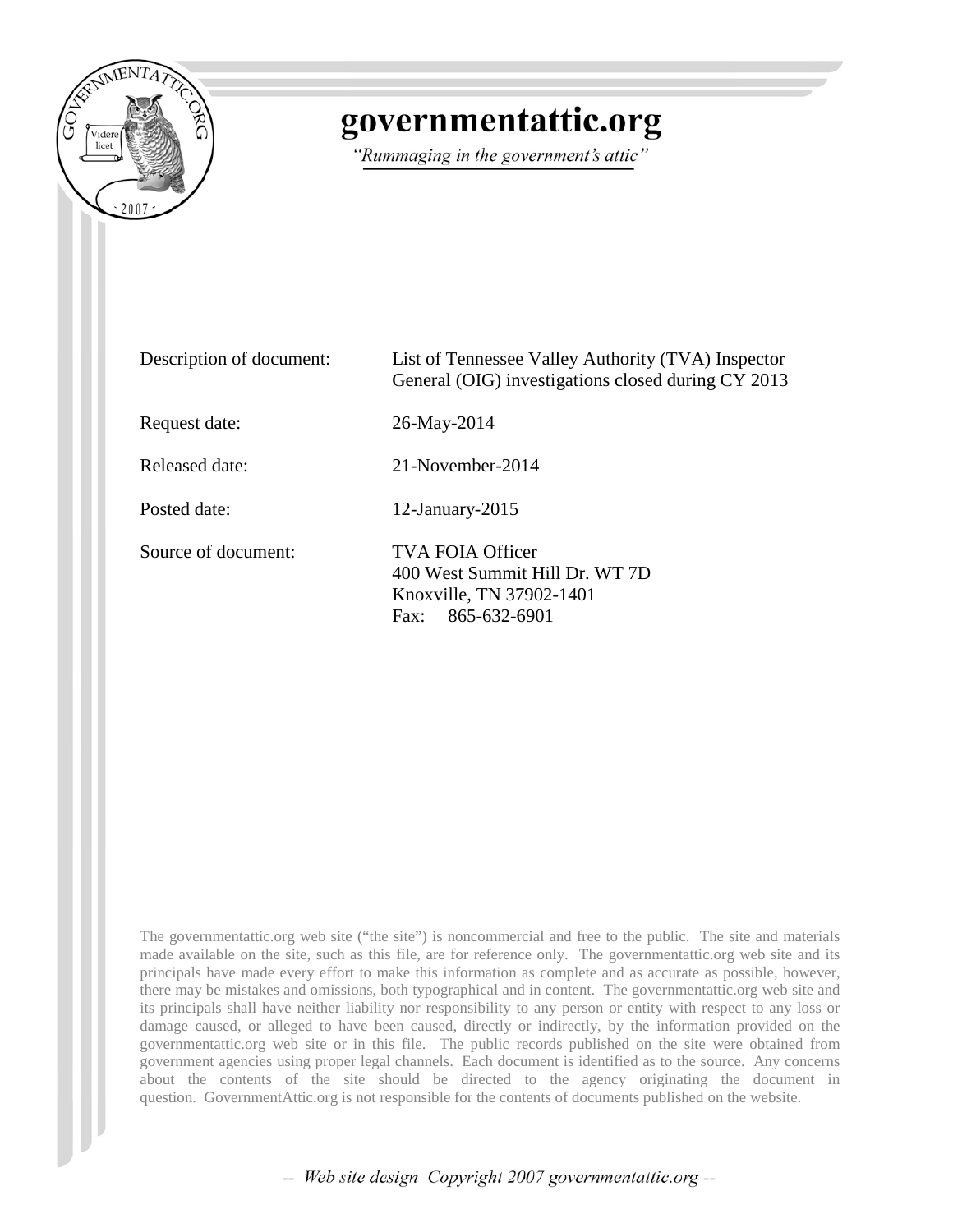From: FOIA Date: Nov 21, 2014 4:32:38 PM Subject: TVA response to your 5-26-14 FOIA request

This responds to your FOIA request dated May 26, 2014, for a list of TVA Office of the Inspector General (OIG) investigations closed in 2013. Enclosed is the list you requested.

If you have questions, you may contact me at the address below.

Sincerely,

Denise Smith FOIA Officer Tennessee Valley Authority 400 W. Summit Hill Drive WT 7D Knoxville, TN 37902-1401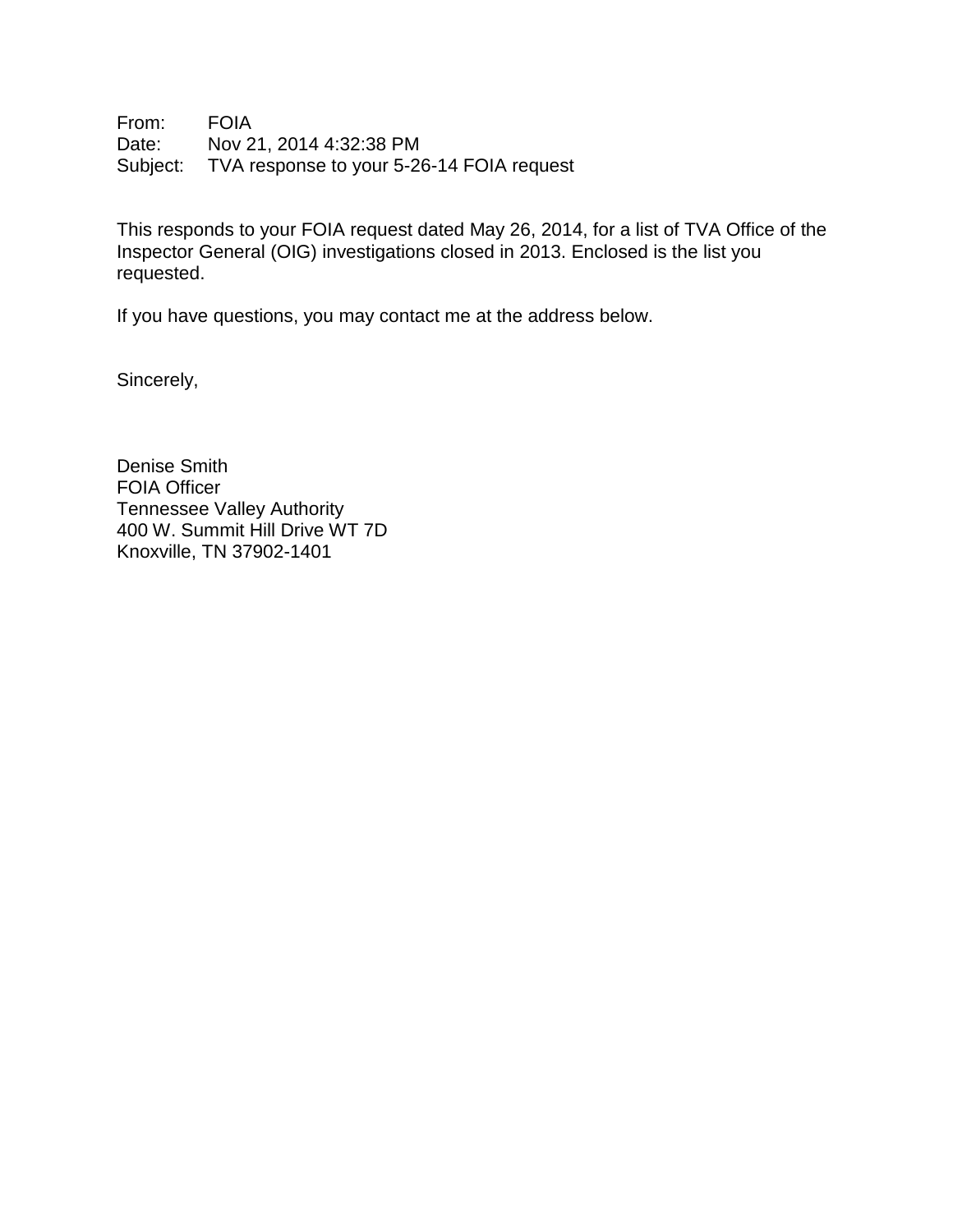| <b>MatterID</b> | <b>Classification</b>                             | <b>Case File</b> | <b>Opened Date Status</b> | <b>Status Date</b> |
|-----------------|---------------------------------------------------|------------------|---------------------------|--------------------|
| 2013-15242      | 01A Employee Misconduct: Gambling Betting Lottery | 01A15242         | 06/10/2013<br>Closed      | 09/13/2013         |
| 2012-14635      | 01B Emp Miscdt: Time and Leave                    | 01B14635         | 06/19/2012<br>Closed      | 08/05/2013         |
| 2013-15008      | 01B Emp Miscdt: Time and Leave                    | 01B15008         | Closed<br>02/19/2013      | 04/10/2013         |
| 2013-15009      | 01B Emp Miscdt: Time and Leave                    | 01B15009         | Closed<br>02/19/2013      | 04/10/2013         |
| 2013-15207      | 01B Emp Miscdt: Time and Leave                    | 01B15207         | 05/29/2013<br>Closed      | 11/12/2013         |
| 2013-15281      | 01B Emp Miscdt: Time and Leave                    | 01B15281         | Closed<br>07/15/2013      | 11/15/2013         |
| 2012-14764      | 01E Emp Miscdt: Partisan Political Act            | 01E14764         | Closed<br>09/04/2012      | 07/08/2013         |
| 2012-14770      | 01H Employee Misconduct - Miscellaneous           | 01H14770         | Closed<br>09/07/2012      | 02/26/2013         |
| 2013-15073      | 01H Employee Misconduct - Miscellaneous           | 01H15073         | 03/10/2013<br>Closed      | 11/27/2013         |
| 2013-15276      | 01H Employee Misconduct - Miscellaneous           | 01H15276         | Closed<br>07/09/2013      | 12/18/2013         |
| 2012-14528      | 01K Employee Misconduct: Ethics                   | 01K14528         | 04/09/2012<br>Closed      | 04/02/2013         |
| 2011-14108      | 02A Emp Concerns Prog: Harass/Intim               | 02A14108         | Closed<br>08/09/2011      | 01/23/2013         |
| 2012-14693      | 02D Emp Concerns Prog: DOL/Enrgy Reorg            | 02D14693         | Closed<br>07/23/2012      | 03/20/2013         |
| 2013-15083      | 03F Misuse Govt Prop - Miscellaneous              | 03F15083         | Closed<br>03/20/2013      | 07/01/2013         |
| 2012-14815      | 06A Personnel - Promot/Demot Disputes             | 06A14815         | Closed<br>09/30/2012      | 02/11/2013         |
| 2012-14545      | 06D Personnel - Pref Treatmnt/Favoritism          | 06D14545         | Closed<br>04/10/2012      | 02/21/2013         |
| 2013-15246      | 06I Personnel Matters-Employment Issues           | 06l15246         | 06/06/2013<br>Closed      | 08/01/2013         |
| 2012-14861      | 06J Personnel - Working Conditions                | 06J14861         | 10/30/2012<br>Closed      | 01/25/2013         |
| 2013-14945      | 06M Personnel Matters - Miscellaneous             | 06M14945         | 01/08/2013<br>Closed      | 02/25/2013         |
| 2013-15280      | 06M Personnel Matters - Miscellaneous             | 06M15280         | 07/12/2013<br>Closed      | 10/01/2013         |
| 2012-14540      | 08B Discrim & Harass - Discrim - Race             | 08B14540         | 04/17/2012<br>Closed      | 03/27/2013         |
| 2012-14829      | 09A Safety - Nuc Facility (Non-Nuc Viol)          | 09A14829         | Closed<br>10/09/2012      | 10/21/2013         |
| 2011-13847      | 09C Safety - Miscellaneous                        | 09C13847         | Closed<br>03/15/2011      | 11/26/2013         |
| 2009-12604      | 12C False Records: Travel                         | 12C12604         | Closed<br>05/18/2009      | 01/24/2013         |
| 2012-14943      | 12C False Records: Travel                         | 12C14943         | Closed<br>11/30/2012      | 07/29/2013         |
| 2013-14974      | 12C False Records: Travel                         | 12C14974         | Closed<br>01/24/2013      | 08/29/2013         |
| 2012-14730      | 12D False Records: Benefit Plans                  | 12D14730         | 08/14/2012<br>Closed      | 02/28/2013         |
| 2011-13872      | 12E False Records: Miscellaneous                  | 12E13872         | Closed<br>03/29/2011      | 04/23/2013         |
| 2012-14654      | 12E False Records: Miscellaneous                  | 12E14654         | Closed<br>06/26/2012      | 01/23/2013         |
| 2012-14740      | 12E False Records: Miscellaneous                  | 12E14740         | Closed<br>08/22/2012      | 09/23/2013         |
| 2012-14754      | 12E False Records: Miscellaneous                  | 12E14754         | 08/27/2012<br>Closed      | 09/02/2013         |
| 2012-14837      | 12E False Records: Miscellaneous                  | 12E14837         | Closed<br>10/04/2012      | 10/25/2013         |
| 2012-14872      | 12E False Records: Miscellaneous                  | 12E14872         | 11/07/2012<br>Closed      | 04/01/2013         |
| 2012-14909      | 12E False Records: Miscellaneous                  | 12E14909         | 12/09/2012<br>Closed      | 01/23/2013         |
| 2013-14963      | 12E False Records: Miscellaneous                  | 12E14963         | 01/16/2013<br>Closed      | 06/24/2013         |
| 2013-14964      | 12E False Records: Miscellaneous                  | 12E14964         | Closed<br>01/23/2013      | 10/15/2013         |
| 2013-14990      | 12E False Records: Miscellaneous                  | 12E14990         | Closed<br>02/01/2013      | 04/08/2013         |
| 2013-14997      | 12E False Records: Miscellaneous                  | 12E14997         | 02/08/2013<br>Closed      | 09/30/2013         |
| 2013-15010      | 12E False Records: Miscellaneous                  | 12E15010         | 02/19/2013<br>Closed      | 08/30/2013         |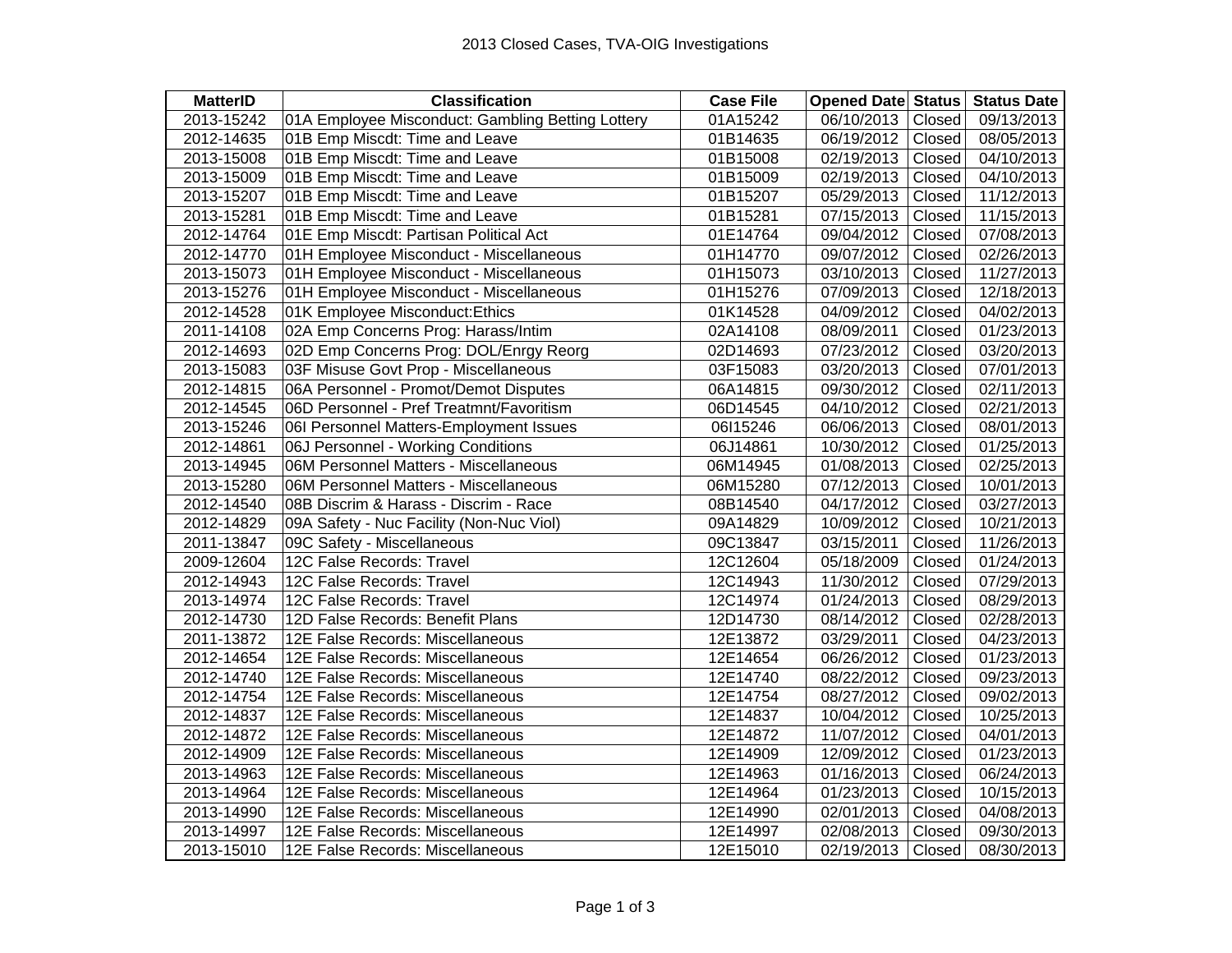| <b>MatterID</b> | <b>Classification</b>                  | <b>Case File</b> | <b>Opened Date Status Status Date</b> |            |
|-----------------|----------------------------------------|------------------|---------------------------------------|------------|
| 2013-15074      | 12E False Records: Miscellaneous       | 12E15074         | 01/30/2013<br>Closed                  | 06/06/2013 |
| 2013-15167      | 12E False Records: Miscellaneous       | 12E15167         | 04/30/2013<br>Closed                  | 06/24/2013 |
| 2013-15262      | 12E False Records: Miscellaneous       | 12E15262         | 07/01/2013<br>Closed                  | 11/14/2013 |
| 2012-14781      | 13A Cntrct Miscndct - Imp Bids/Negot   | 13A14781         | 09/19/2012<br>Closed                  | 06/10/2013 |
| 2012-14938      | 13B Cntrct Miscndct - - Kickbcks/Brbry | 13B14938         | Closed<br>12/31/2012                  | 04/01/2013 |
| 2007-11019      | 13D Cntrct Miscndct - - Breaches       | 13E00437         | Closed<br>05/03/2007                  | 09/30/2013 |
| 2008-11921      | 13E Cntrct Miscndct - - Miscellaneous  | 13E11921         | 07/09/2008<br>Closed                  | 04/19/2013 |
| 2009-12340      | 13E Cntrct Miscndct - - Miscellaneous  | 13E12340         | 03/18/2009<br>Closed                  | 08/08/2013 |
| 2009-12356      | 13E Cntrct Miscndct - - Miscellaneous  | 13E12356         | 02/06/2009<br>Closed                  | 02/28/2013 |
| 2009-12458      | 13E Cntrct Miscndct - - Miscellaneous  | 13E12458         | 03/11/2009<br>Closed                  | 07/08/2013 |
| 2009-12462      | 13E Cntrct Miscndct - - Miscellaneous  | 13E12462         | 03/12/2009<br>Closed                  | 02/28/2013 |
| 2009-12992      | 13E Cntrct Miscndct - - Miscellaneous  | 13E12992         | 12/03/2009<br>Closed                  | 01/24/2013 |
| 2010-13520      | 13E Cntrct Miscndct - - Miscellaneous  | 13E13520         | Closed<br>09/09/2010                  | 02/28/2013 |
| 2011-13824      | 13E Cntrct Miscndct - - Miscellaneous  | 13E13824         | 03/05/2011<br>Closed                  | 08/30/2013 |
| 2012-14571      | 13E Cntrct Miscndct - - Miscellaneous  | 13E14571         | Closed<br>05/07/2012                  | 09/26/2013 |
| 2012-14572      | 13E Cntrct Miscndct - - Miscellaneous  | 13E14572         | Closed<br>05/07/2012                  | 09/26/2013 |
| 2012-14652      | 13E Cntrct Miscndct - - Miscellaneous  | 13E14652         | 06/29/2012<br>Closed                  | 06/11/2013 |
| 2012-14724      | 13E Cntrct Miscndct - - Miscellaneous  | 13E14724         | Closed<br>08/30/2012                  | 02/08/2013 |
| 2012-14735      | 13E Cntrct Miscndct - - Miscellaneous  | 13E14735         | Closed<br>08/15/2012                  | 04/23/2013 |
| 2012-14752      | 13E Cntrct Miscndct - - Miscellaneous  | 13E14752         | Closed<br>08/28/2012                  | 01/08/2013 |
| 2012-14783      | 13E Cntrct Miscndct - - Miscellaneous  | 13E14783         | 09/07/2012<br>Closed                  | 07/08/2013 |
| 2012-14862      | 13E Cntrct Miscndct - - Miscellaneous  | 13E14862         | 10/31/2012<br>Closed                  | 10/21/2013 |
| 2013-14969      | 13E Cntrct Miscndct - - Miscellaneous  | 13E14969         | Closed<br>01/07/2013                  | 06/06/2013 |
| 2013-15238      | 13E Cntrct Miscndct - - Miscellaneous  | 13E15238         | 06/13/2013<br>Closed                  | 11/12/2013 |
| 2011-13996      | 14C Waste & Fraud - Workers Comp Issue | 14C13996         | Closed<br>05/24/2011                  | 09/24/2013 |
| 2011-14055      | 14C Waste & Fraud - Workers Comp Issue | 14C14055         | 07/05/2011<br>Closed                  | 04/23/2013 |
| 2012-14751      | 14C Waste & Fraud - Workers Comp Issue | 14C14751         | Closed<br>08/27/2012                  | 02/08/2013 |
| 2012-14797      | 14C Waste & Fraud - Workers Comp Issue | 14C14797         | Closed<br>09/05/2012                  | 03/15/2013 |
| 2012-14849      | 14C Waste & Fraud - Workers Comp Issue | 14C14849         | 10/23/2012<br>Closed                  | 09/10/2013 |
| 2013-14949      | 14C Waste & Fraud - Workers Comp Issue | 14C14949         | 01/10/2013<br>Closed                  | 03/14/2013 |
| 2013-15136      | 14C Waste & Fraud - Workers Comp Issue | 14C15136         | 04/23/2013<br>Closed                  | 09/12/2013 |
| 2012-14746      | 14D Waste & Fraud - Other              | 14D14746         | 08/23/2012<br>Closed                  | 01/25/2013 |
| 2013-14996      | 14D Waste & Fraud - Other              | 14D14996         | 02/08/2013<br>Closed                  | 06/27/2013 |
| 2013-15065      | 16C Employ Suitability - Miscellaneous | 16C15065         | Closed<br>03/11/2013                  | 07/10/2013 |
| 2012-14875      | 17A Public Concerns - Citizen Concerns | 17A14875         | 11/08/2012<br>Closed                  | 05/08/2013 |
| 2013-15138      | 17A Public Concerns - Citizen Concerns | 17A15138         | Closed<br>04/23/2013                  | 08/12/2013 |
| 2013-15225      | 20Z Special Projects                   | 20Z15225         | 05/15/2013<br>Closed                  | 10/29/2013 |
| 2010-13681      | 23A Environmental Matters - Water      | 23A13681         | 01/13/2011<br>Closed                  | 08/27/2013 |
| 2011-14119      | 23A Environmental Matters - Water      | 23A14119         | 08/16/2011<br>Closed                  | 07/08/2013 |